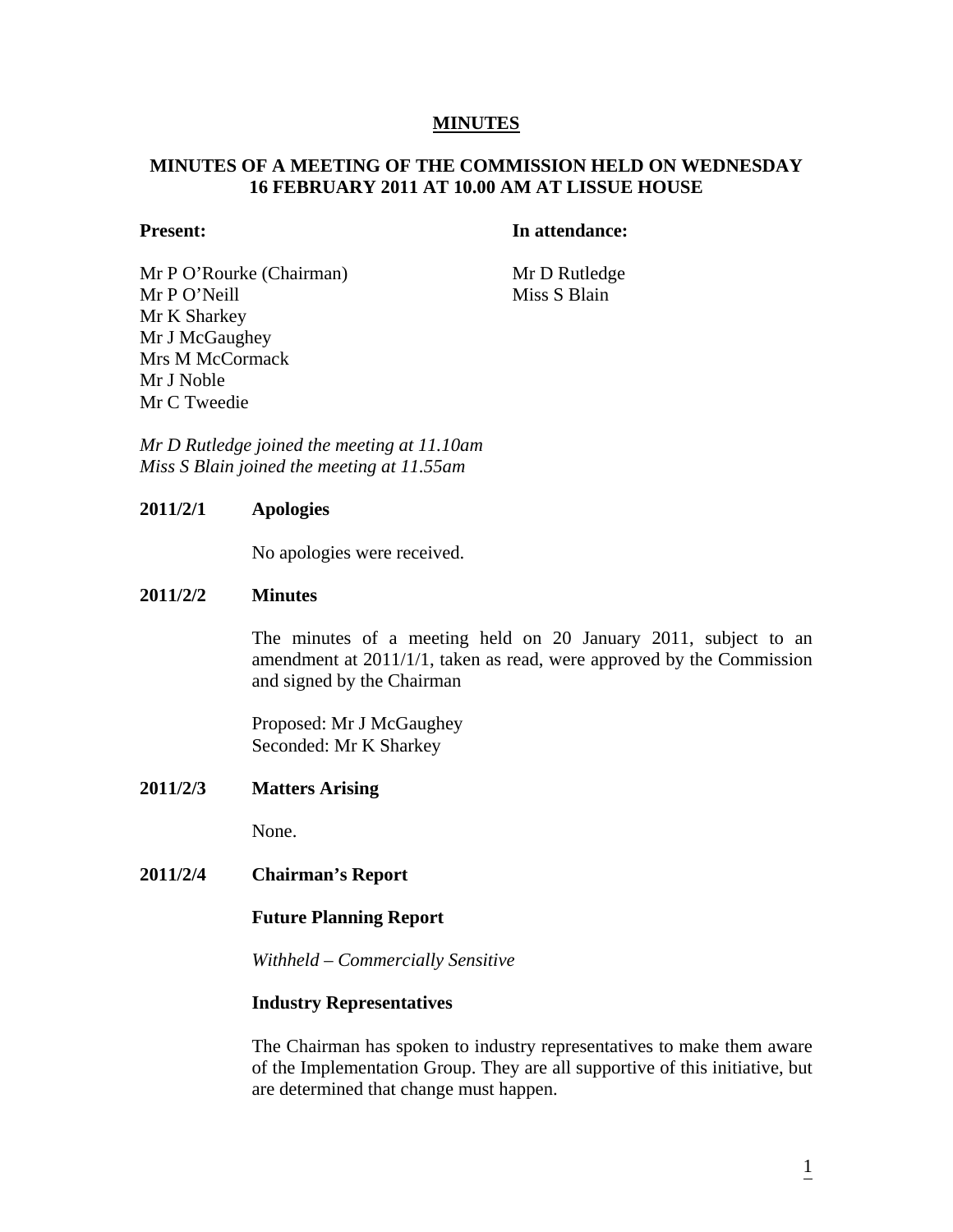**Action Point:** The Chairman has agreed to revert to Industry Representatives by 1 April 2011.

# **Chairman of the Agriculture Committee**

The Chairman has been invited to a meeting with the Chair of the Agriculture Committee on Wednesday 21 February 2011.

# **2011/2/5 Chief Executive's Report**

## **a. LMC Review – Actuarial Work**

*Withheld – Commercially Sensitive*

## **b. Budget/Business Plan 2011/12**

 *Withheld – Commercially Sensitive*

## **c. FQAS Board Correspondence**

 **Action Point:** The Chief Executive will reply to the correspondence. The Chairman intends to address the FQAS Board.

## **d. Corporation Tax**

*Withheld – Commercially Sensitive* 

## **e. IMS**

**Action Point:** The Board agreed to renew LMC's membership of the International Meat Secretariat.

## **f. Property**

*Withheld – Commercially Sensitive* 

## **2011/2/6 Audit Committee Report**

The Board considered the report.

## **i. Chief Executive's Remuneration**

*Withheld – Commercially Sensitive*